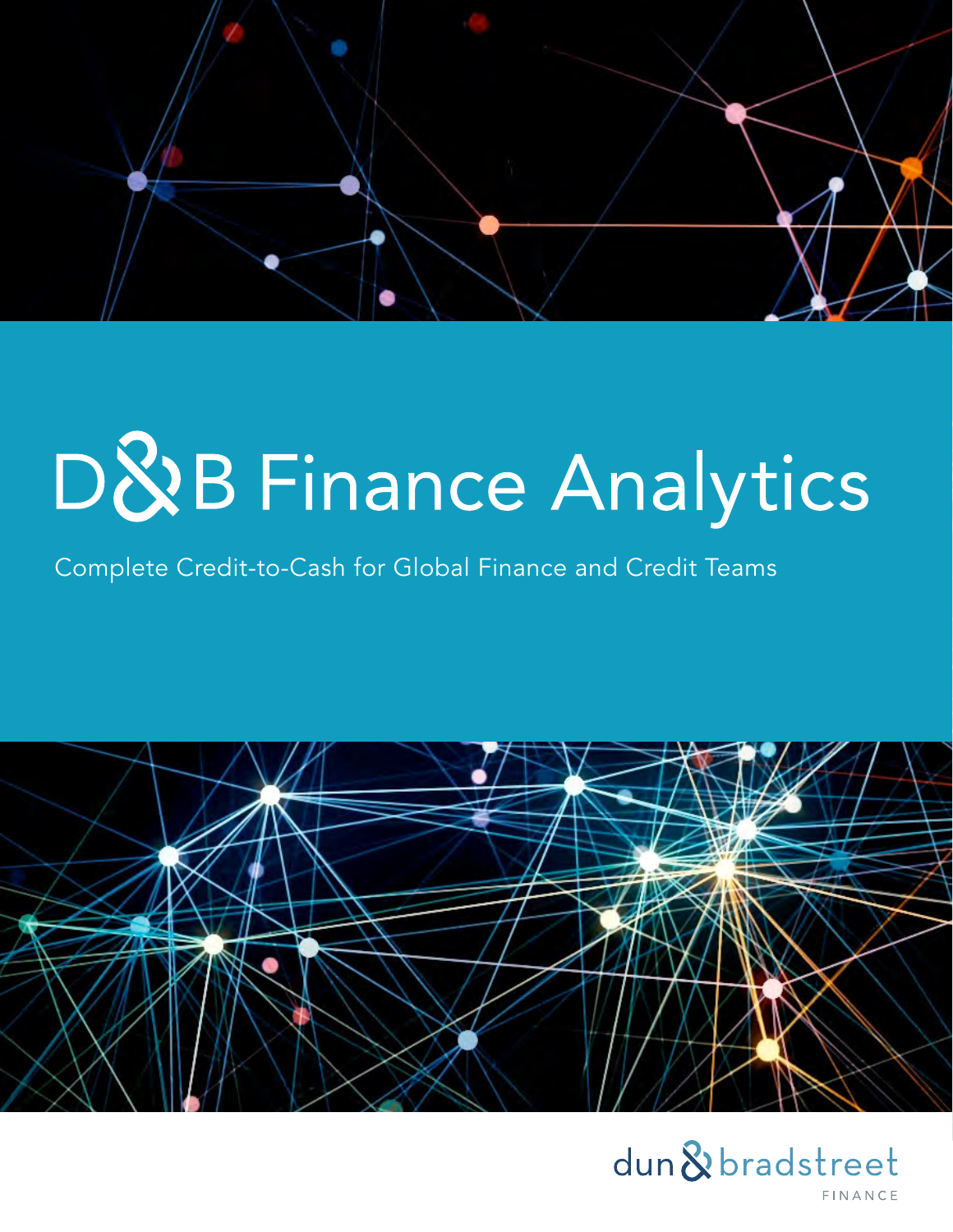# Dun & Bradstreet's Powerful New AI-driven Credit-To-Cash Platform

D&B Finance Analytics is the complete AI-driven platform powered by the Dun & Bradstreet Data Cloud—for finance leaders who want to transform their finance operations and reduce cost through insight, automation, and enhanced customer experience. Intelligent, flexible, and easy to use, D&B Finance Analytics allows finance teams to manage risk, increase operational efficiency, enhance their business insight, and improve the customer experience.



## Manage Risk

Manage credit and receivables risk with Dun & Bradstreet's industry-leading predictive analytics and intuitive workflows. With D&B Finance Analytics, you can understand the level of potential risk across your customer portfolio to help minimize bad debt, reduce DSO, and improve cash flow.

# Increase Operational Efficiency

Do more with less and eliminate the need for most manual decisioning, monitoring, matching, and communications regarding a customer's account status. Powerful automation combined with Dun & Bradstreet's intelligence and your A/R data enables more efficient credit-to-cash processes.

# Enhance Business Insight

Leverage multiple reports that provide a big-picture view of your portfolio – and your A/R team's – performance. Comprehensive, easy-to-read reports provide exceptional insight to help you understand current credit and receivables risk and are easily exported to share performance metrics across the organization.



# Improve Customer Experience

Provide your customers with an online portal that allows them to access their up-to-date A/R data to pay invoices online, track orders, and manage their profile. D&B Finance Analytics also features a configurable online credit application to make it easier for customers to apply for credit.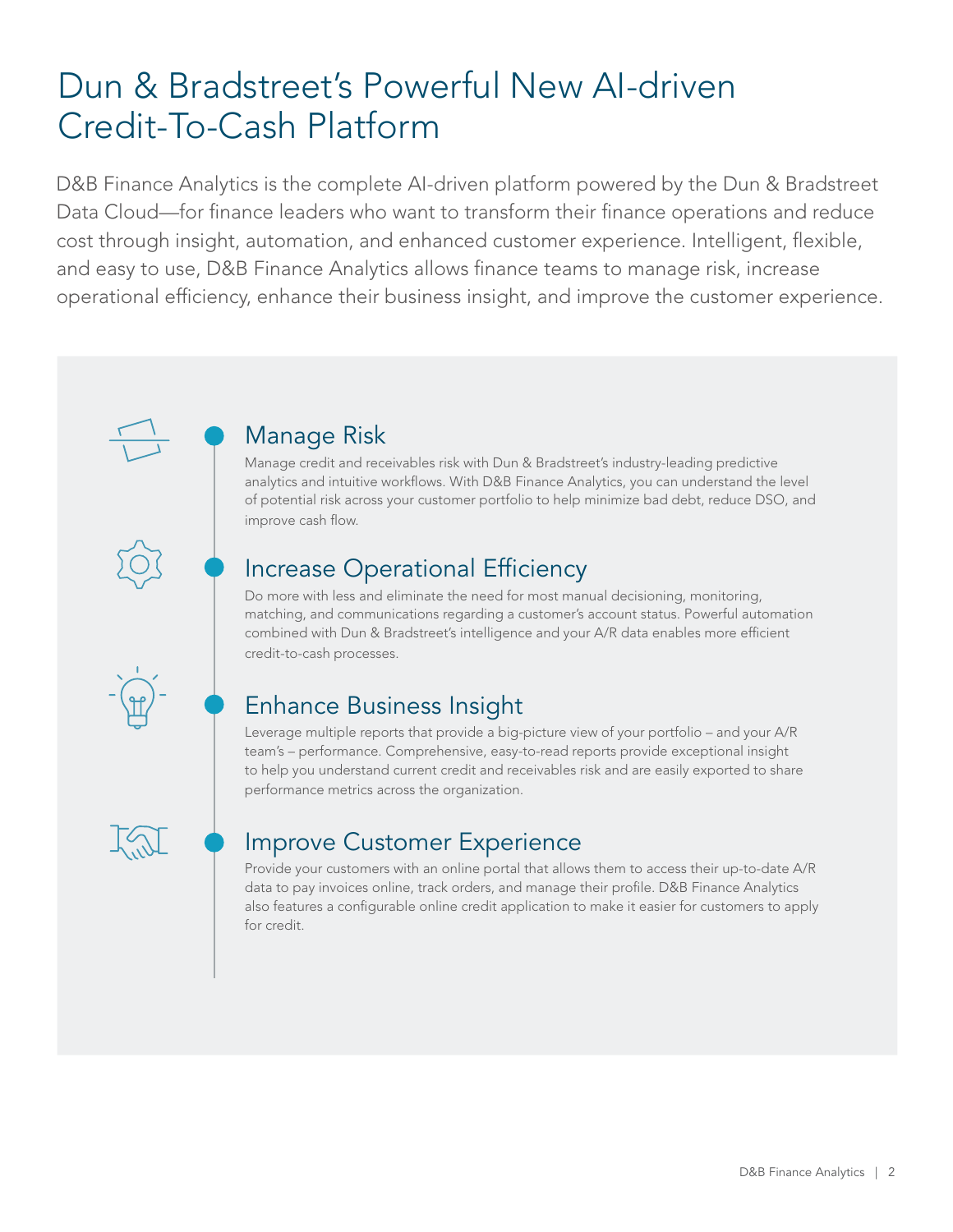# Easy-to-Implement, Easy-to-Use Configurable Applications

D&B Finance Analytics comprises two configurable applications – Credit Intelligence and Receivables Intelligence – that together create a powerful credit-to-cash platform.

# **D&B** Finance Analytics

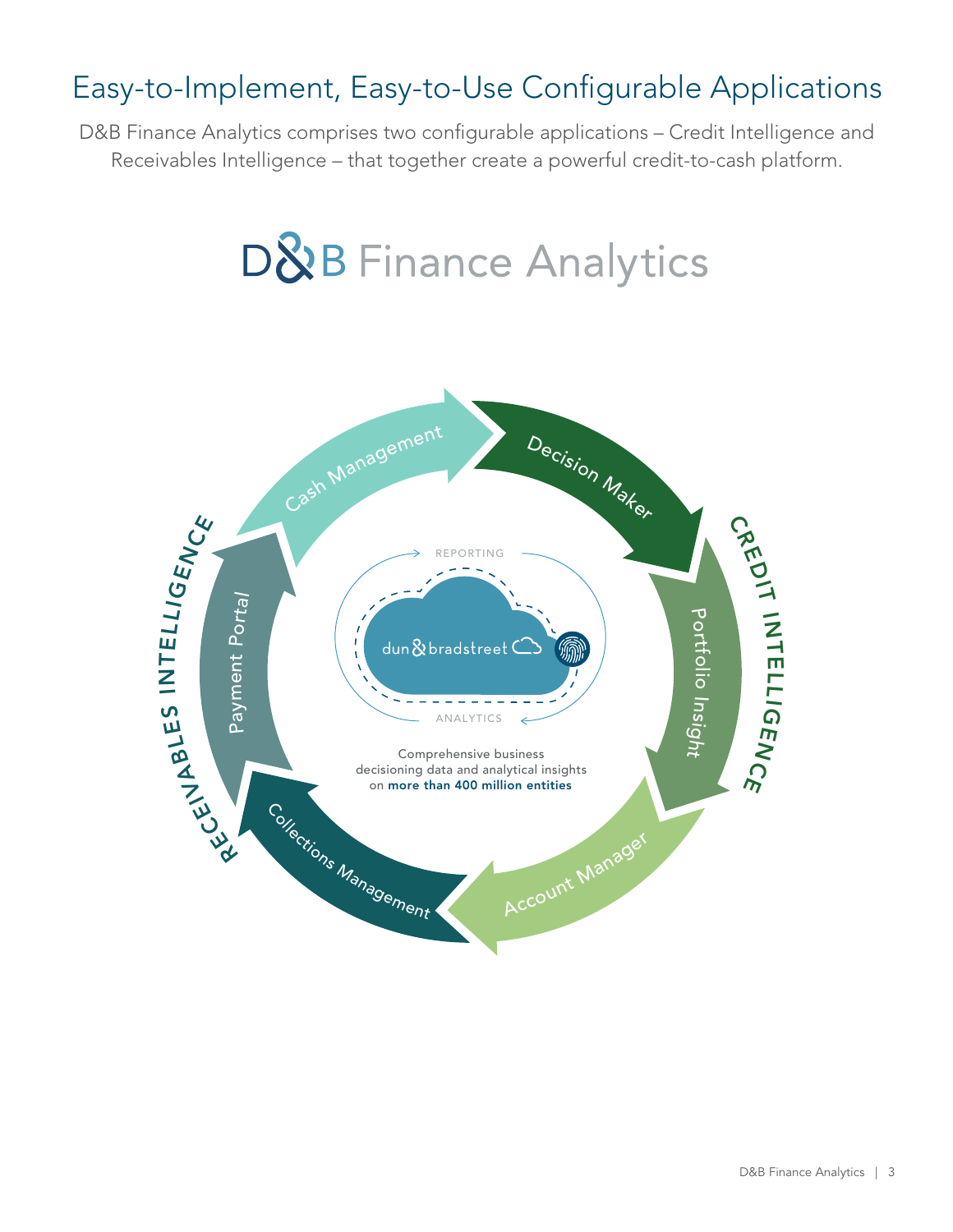# Credit Intelligence

Credit Intelligence is a scalable platform that provides everything from comprehensive credit reports to end-to-end automation. Users can simply access credit reports that feature Dun & Bradstreet's proprietary AI-driven credit scores and ratings, or easily implement automated decisioning and account reviews.

With its global portfolio management capabilities and enhanced portfolio insight reports, D&B Finance Analytics helps you understand total potential risk and identify growth opportunities across your account base, so you can better manage credit risk and monitor your global customers.

D&B Finance Analytics Credit Intelligence comprises three applications – Decision Maker, Portfolio Insight, and Account Manager. When combined with D&B Finance Analytics Receivables Intelligence, they create a powerful credit-to-cash platform.

### With Credit Intelligence, you can:

AUTOMATE CREDIT DECISIONS – D&B Finance Analytics streamlines credit decisioning across your organization. It delivers AI-driven global credit intelligence for comprehensive risk assessments to help users set the right terms, understand corporate linkage, collect payment on time, and improve working capital. D&B Finance Analytics also features globally consistent financial statements on businesses in more than 220 markets. Its online credit application can be easily configured, and users can also easily set up customized credit scorecards for instant decisions. In addition, the D&B Credit Check for Salesforce app offers real-time point-of-sale credit decisioning for sales teams.

### DECISION MAKER





### PORTFOLIO INSIGHT

### MANAGE & MONITOR YOUR GLOBAL PORTFOLIO –

Easily manage and monitor your global portfolio with D&B Finance Analytics. With configurable alert capabilities, you can receive notifications when a business's information changes and take appropriate actions. The dashboard displays easy-toread charts and graphs that help you visualize risk, exposure, and segmentation across your portfolio to better understand overall performance. Additional reports provide exceptional insight to help you understand your current risk distribution of outstanding dollars and riskiest accounts through various segmentations, such as industry, geographical region, aging buckets, and credit limit utilization.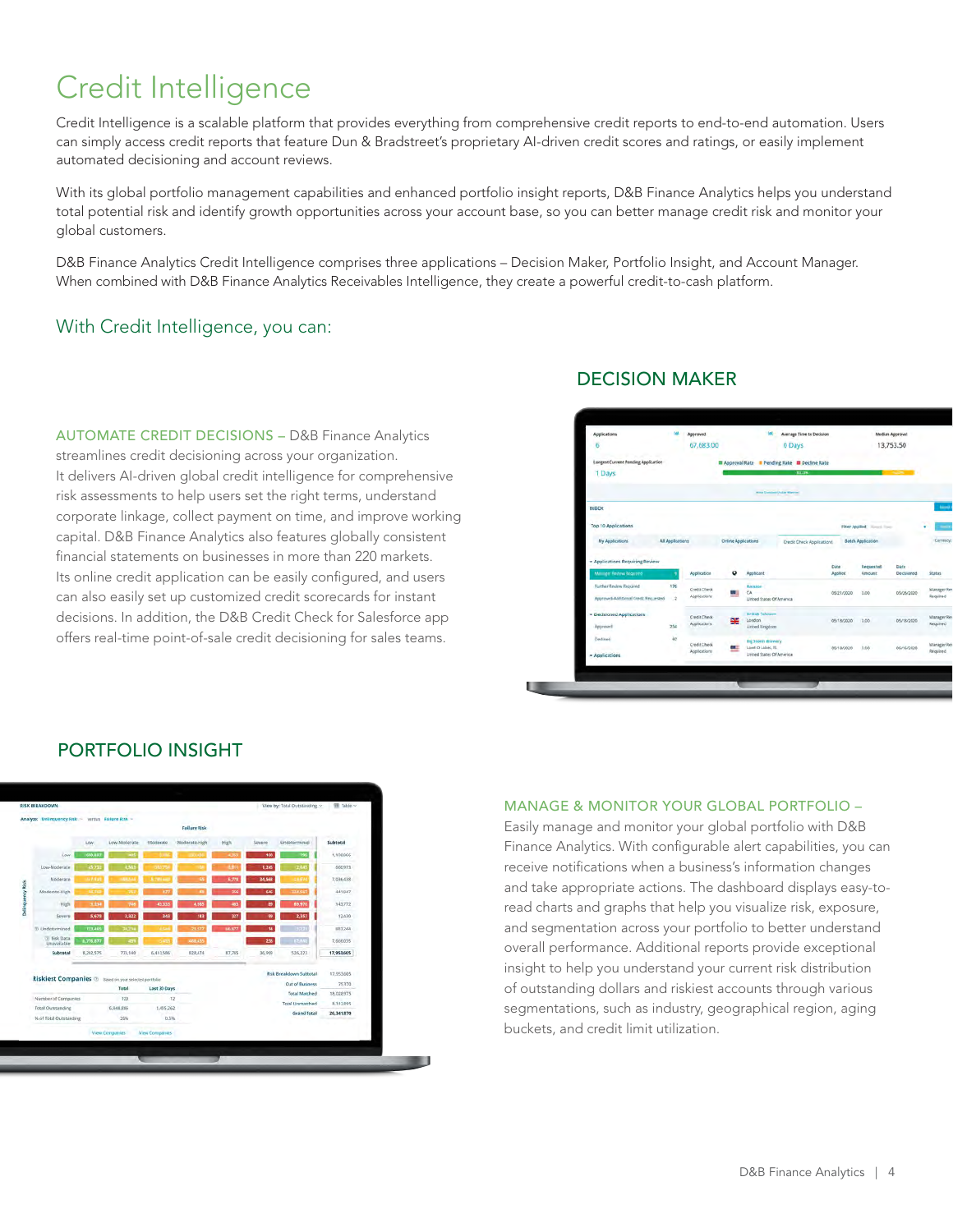# Credit Intelligence

TRANSFORM ACCOUNT REVIEWS – Automated monitoring alerts you to review potential high-risk accounts before they may go to collections or impact your bottom line. D&B Finance Analytics runs automated reviews daily, looking for positive and negative changes in the credit risk quality of each aging account in your portfolio. When a significant change occurs, the account is flagged for further evaluation, which can lead to reevaluating credit (increasing or decreasing credit limits) or changing terms – or, if a risk is identified, placing a credit hold or sending to collections. D&B Finance Analytics records all actions with automatic time-stamping to help with audit and compliance documentation.

### ACCOUNT MANAGER



### RESTRICTED PARTY SCREENING

 $\circledcirc$ 

D&B Finance Analytics also helps to enhance your regulatory risk assessments with Restricted Party Screening. Screen entities against government sanctions and watchlists, including for politically exposed persons (PEPs), as well as adverse media. Restricted Party Screening helps businesses make decisions on the right entities with the right data, which can help determine the right level of financial and regulatory risk in one cost-effective solution.

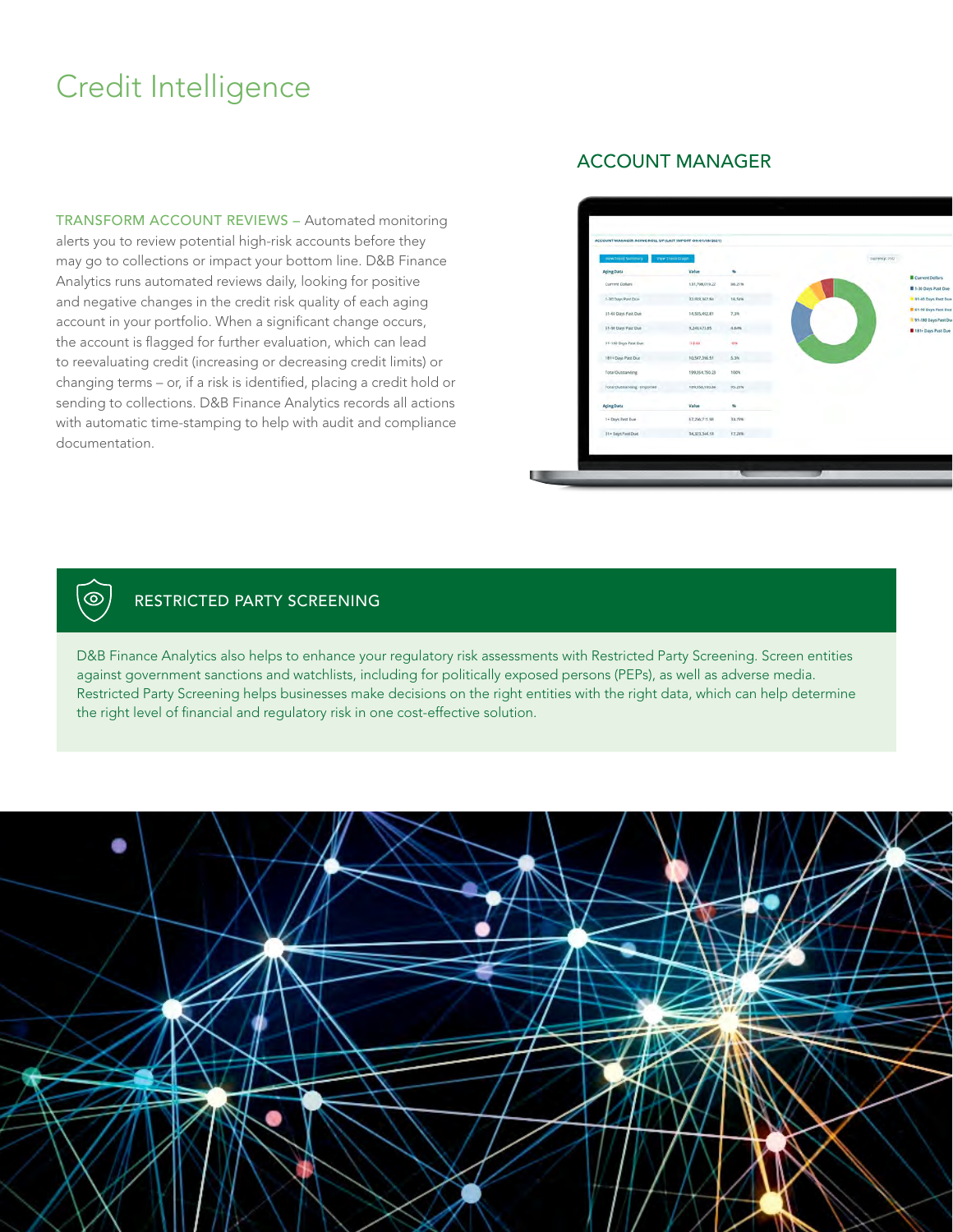# Receivables Intelligence

Receivables Intelligence is an advanced AI-driven platform that allows you to dramatically improve credit-to-cash by combining invoicing, collections, payments, and cash management. Its powerful automation enables automated risk-based strategies, portfolio segmentation, and digital invoicing.

Receivables Intelligence is the only accounts receivable management solution that seamlessly integrates Dun & Bradstreet data and analytics for improved performance across your credit-to-cash processes.

D&B Finance Analytics Receivables Intelligence comprises three applications – Collections Management, Payment Portal, and Cash Management. When combined with D&B Finance Analytics Credit Intelligence, they create a powerful credit-to-cash platform.

### With Receivables Intelligence, you can:

STREAMLINE COLLECTIONS – Increase the effectiveness of your A/R team with a streamlined collections process. The Collections Management application from D&B Finance Analytics is a collaborative and comprehensive automated solution that allows you to prioritize collections, manage disputes, and simplify workflows for increased efficiency. For example, automated emails to delinquent customers reduce manual work and helps to improve team productivity. With Collections Management, you can move beyond simple age and amounts outstanding-based prioritization to view accounts by risk segmentation, in order to easily prioritize high-risk accounts and reduce days past due.

### COLLECTIONS MANAGEMENT





PAYMENT PORTAL

OFFER A CUSTOMER PORTAL – Make it easier for your customers to pay with e-invoicing and online payment portal options. When you provide your customers with the Payment Portal from D&B Finance Analytics, they can access their upto-date A/R data to pay invoices online, track orders, manage their profile, and communicate with your business. With the Payment Portal, you can enable more timely payments, provide account statements, and resolve your customers' queries and issues for an improved customer experience.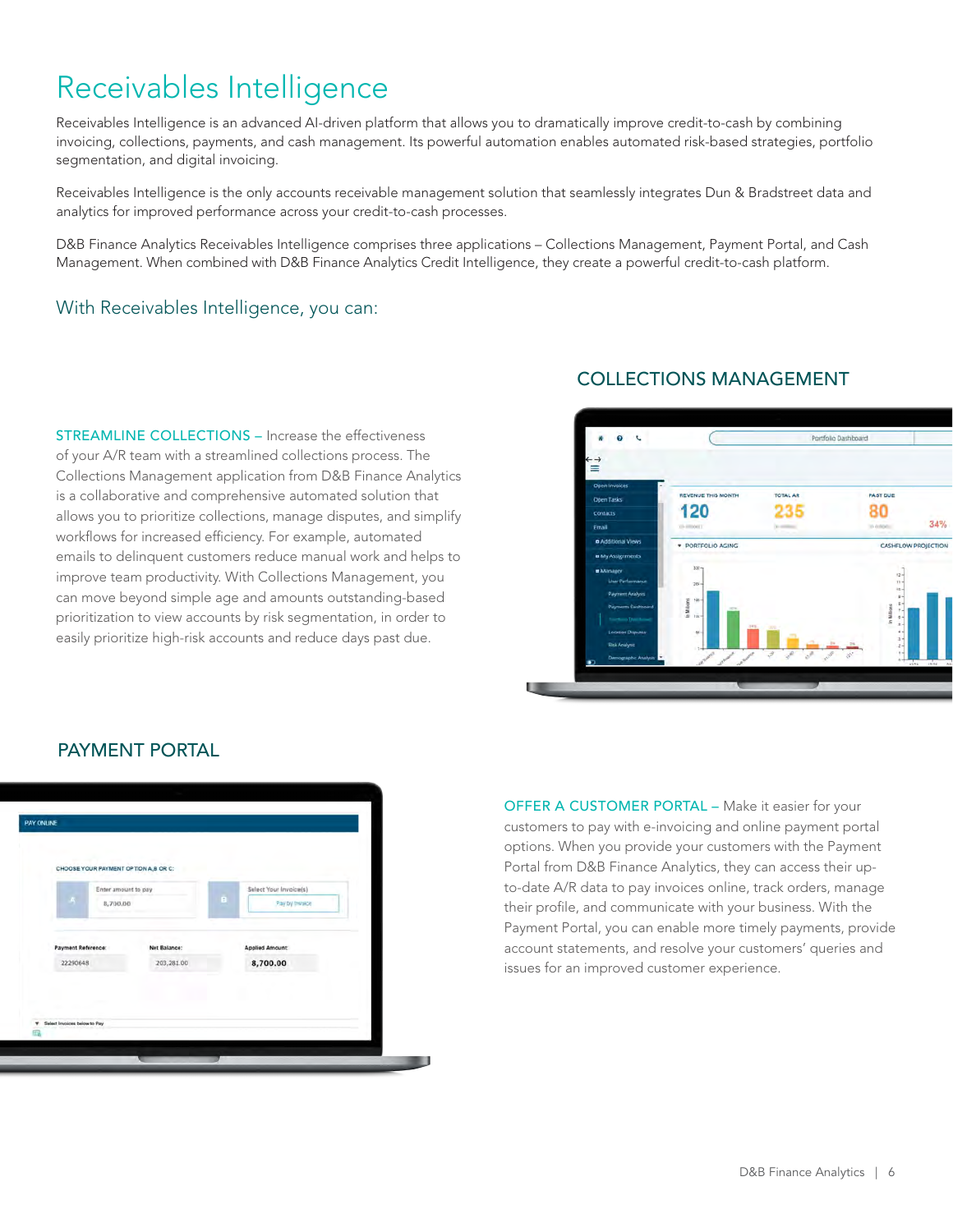# Receivables Intelligence

MANAGE CASH – Automate payment and remittance application with a probability matching tool to help reduce application costs, manual reconciliation, and manual compliance reporting – all while eliminating redundant communication, emails, and exceptions. The Cash Management application from D&B Finance Analytics allows you to automate and reconcile payments through multiple channels to reduce unapplied cash and manual processing and help increase hit rates. Cash Management uses machine learning to capture, match, process, and apply customer payments to help reduce payment processing costs, improve quality of cash numbers, reduce DSO, and enable no-touch processing.

### CASH MANAGEMENT



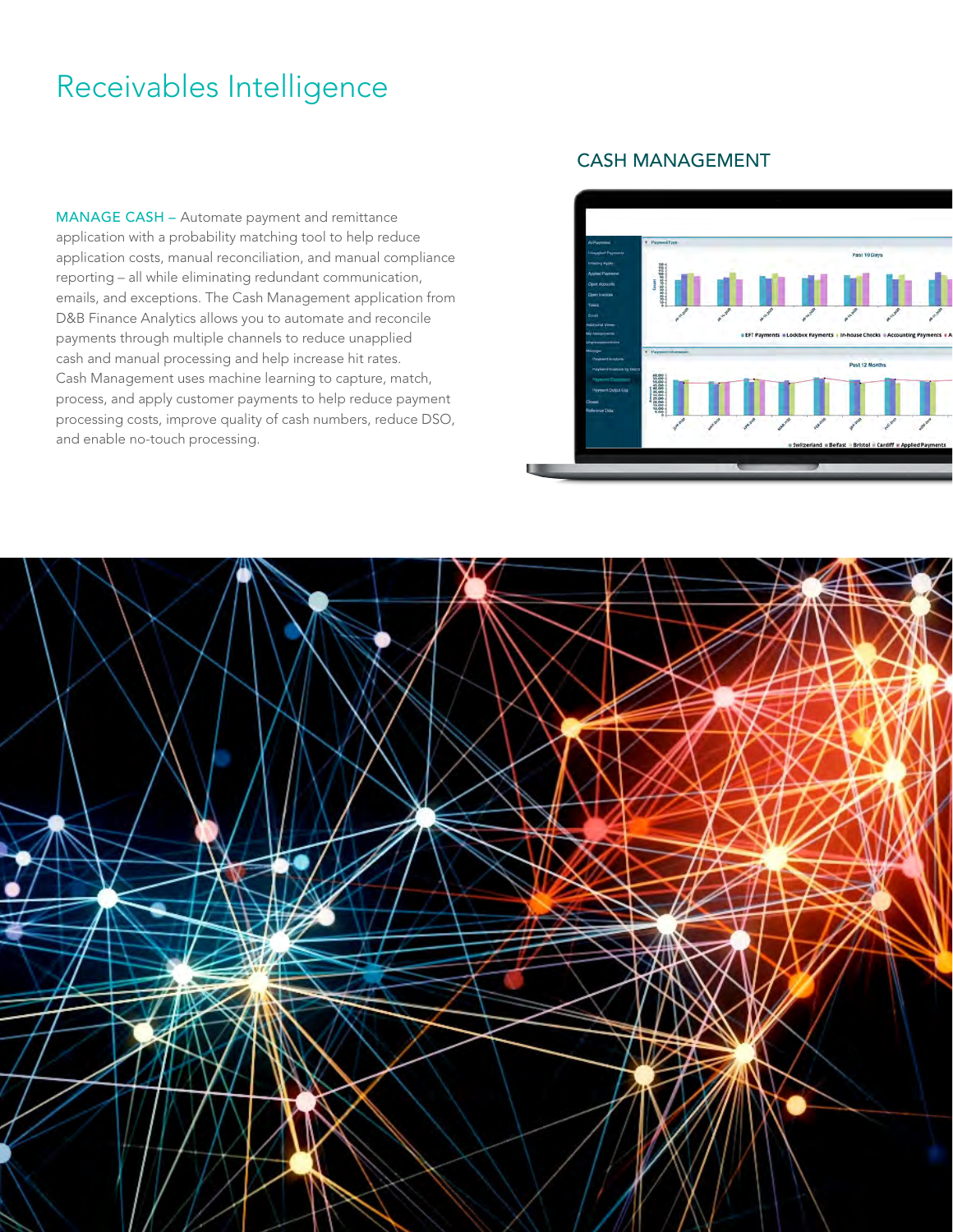# POWERED BY BUSINESS CREDIT DATA YOU CAN TRUST

Trust one of the global leaders in business decisioning data and analytics to help your company grow and thrive. D&B Finance Analytics connects users to the Dun & Bradstreet Data Cloud, which offers comprehensive decisioning data and analytical insights on more than 400 million business – both small businesses and the companies that make up the majority of the world's GDP.

Dun & Bradstreet has extensive coverage of small, private businesses – nearly 98% of businesses in the Data Cloud are small and mid-sized businesses. Our global trade data network is one of the largest in the world, and our Data Cloud contains the broadest and deepest set of commercial data and analytical insights available, informing intelligent actions that deliver a competitive edge. These and other financial attributes allow Dun & Bradstreet to deliver predictive scores and ratings that help clients make better decisions. That's why companies of all sizes around the world rely on Dun & Bradstreet.

D&B Finance Analytics | 8